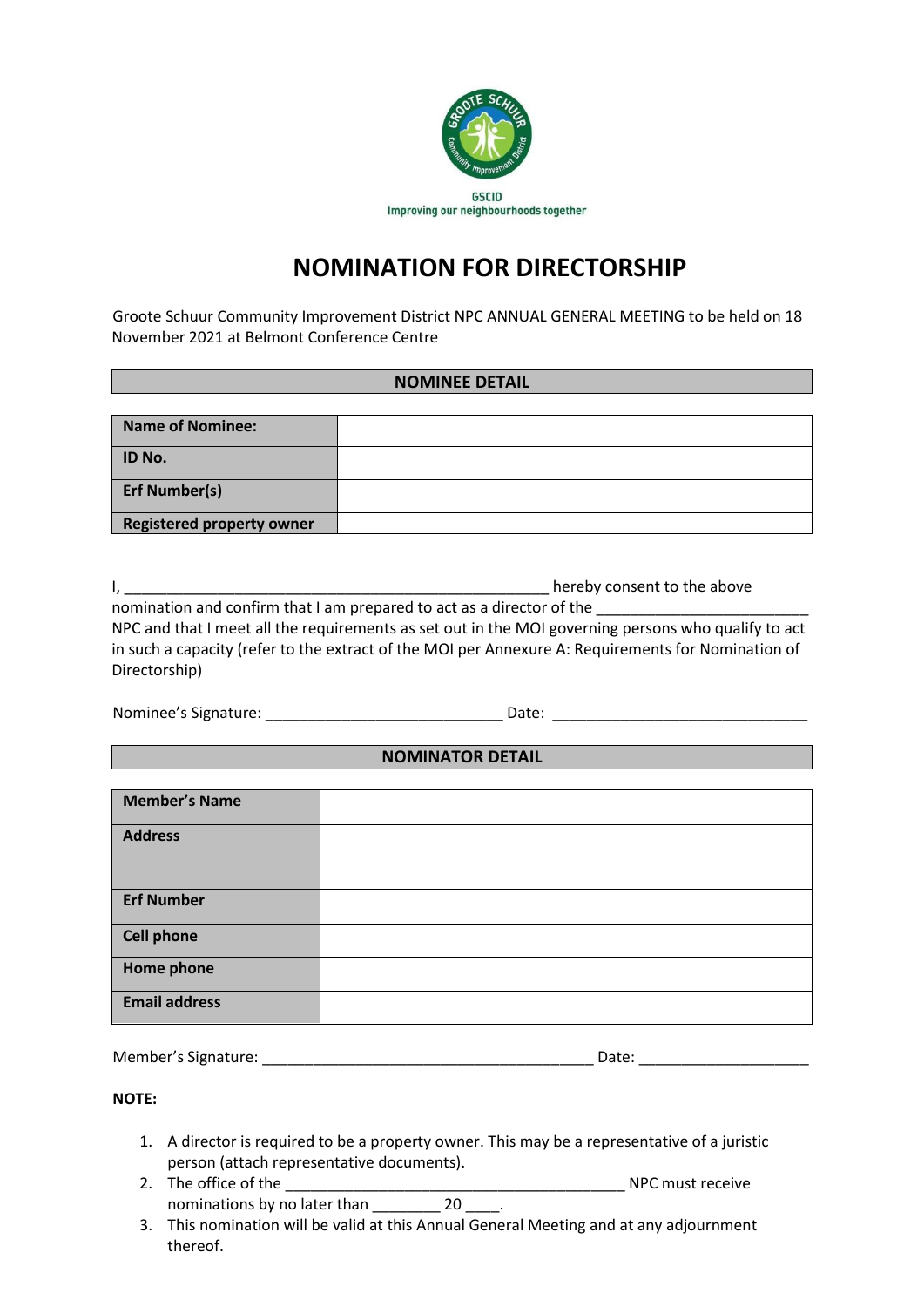4. The Board will keep your personal information confidential. Without written consent disclosure to third parties will be limited to Director procedure.

## **ANNEXURE A**

#### **REQUIREMENTS FOR NOMINATION OF DIRECTORSHIP**

#### The following sections are extracted for ease of reference

#### **Requirements for Directors ito section 12 of the MOI**

#### **12. Directors**

The business of the Company shall be managed by the Board in accordance with the stated object/s of the Company and as envisaged in terms of section 66(1) of the Act. The Board may exercise all powers of the Company which are not excluded by law or this MOI. The Board must act solely in the interests of the Company at all times in the management of the Company and in the exercising of all powers of the Company.

- 12.1.4 No official of the City may be elected to serve as a director on the Board.<br>12.1.5 Every director must satisfy the aualification and eliaibility reaujrements set
- Every director must satisfy the qualification and eligibility requirements set out in section 69 of the Act to become or remain a director. In addition, directors may not be related persons (as defined in terms of section 2(1)) or be connected persons in relation to each other as contemplated in section 1 of the Income Tax Act.
- 12.1.6 Subject to 12.1.7, directors shall serve a term of 3 (three) years, commencing from the date of the AGM at which they are appointed.
- 12.1.7 As required by item 5(1)(b) of Schedule 1 to the Act, at least 1/3 (one third) of the directors shall resign every year at the AGM, but shall be eligible for re-election.

#### **Eligibility requirements ito section 69 of the Companies Act**

#### **69. Ineligibility and disqualification of persons to be director or prescribed officer**

- (1) In this section, "director" includes an alternate director, and
	- (a) a prescribed officer; or
	- (b) a person who is a member of a committee of a board of a company, or of the audit committee of a company, irrespective of whether or not the person is also a member of the company's board.
- (2) A person who is ineligible or disqualified, as set out in this section, must not
	- (a) be appointed or elected as a director of a company, or consent to being appointed or elected as a director; or
	- (b) act as a director of a company.
- (3) A company must not knowingly permit an ineligible or disqualified person to serve or act as a director.
- (4) A person who becomes ineligible or disqualified while serving as a director of a company ceases to be entitled to continue to act as a director immediately, subject to section 70(2). [Subs. (4) substituted by s. 46 of Act 3/2011]
- (5) A person who has been placed under probation by a court in terms of section 162, or in terms of section 47 of the Close Corporations Act, 1984 (Act No. 69 of 1984), must not serve as a director except to the extent permitted by the order of probation.
- (6) In addition to the provisions of this section, the Memorandum of Incorporation of a company may impose -
	- (a) additional grounds of ineligibility or disqualification of directors; or
	- (b) minimum qualifications to be met by directors of that company.
- (7) A person is ineligible to be a director of a company if the person
	- (a) is a juristic person;
	- (b) is an unemancipated minor, or is under a similar legal disability; or
	- (c) does not satisfy any qualification set out in the company's Memorandum of Incorporation.
- (8) A person is disqualified to be a director of a company if
	- (a) a court has prohibited that person to be a director, or declared the person to be delinquent in terms of section 162, or in terms of section 47 of the Close Corporations Act, 1984 (Act No. 69 of 1984); or
	- (b) subject to subsections (9) to (12), the person
		- (i) is an unrehabilitated insolvent;
		- $(iii)$  is prohibited in terms of any public regulation to be a director of the company;
		- (iii) has been removed from an office of trust, on the grounds of misconduct involving dishonesty; or
		- (iv) has been convicted, in the Republic or elsewhere, and imprisoned without the option of a fine, or fined more than the prescribed amount, for theft, fraud, forgery, perjury or an offence-
			- (aa) involving fraud, misrepresentation or dishonesty;
			- (bb) in connection with the promotion, formation or management of a company, or in connection with any act contemplated in subsection (2) or (5); or
			- cc) under this Act, the Insolvency Act, 1936 (Act No. 24 of 1936), the Close Corporations Act, 1984, the Competition Act, the Financial